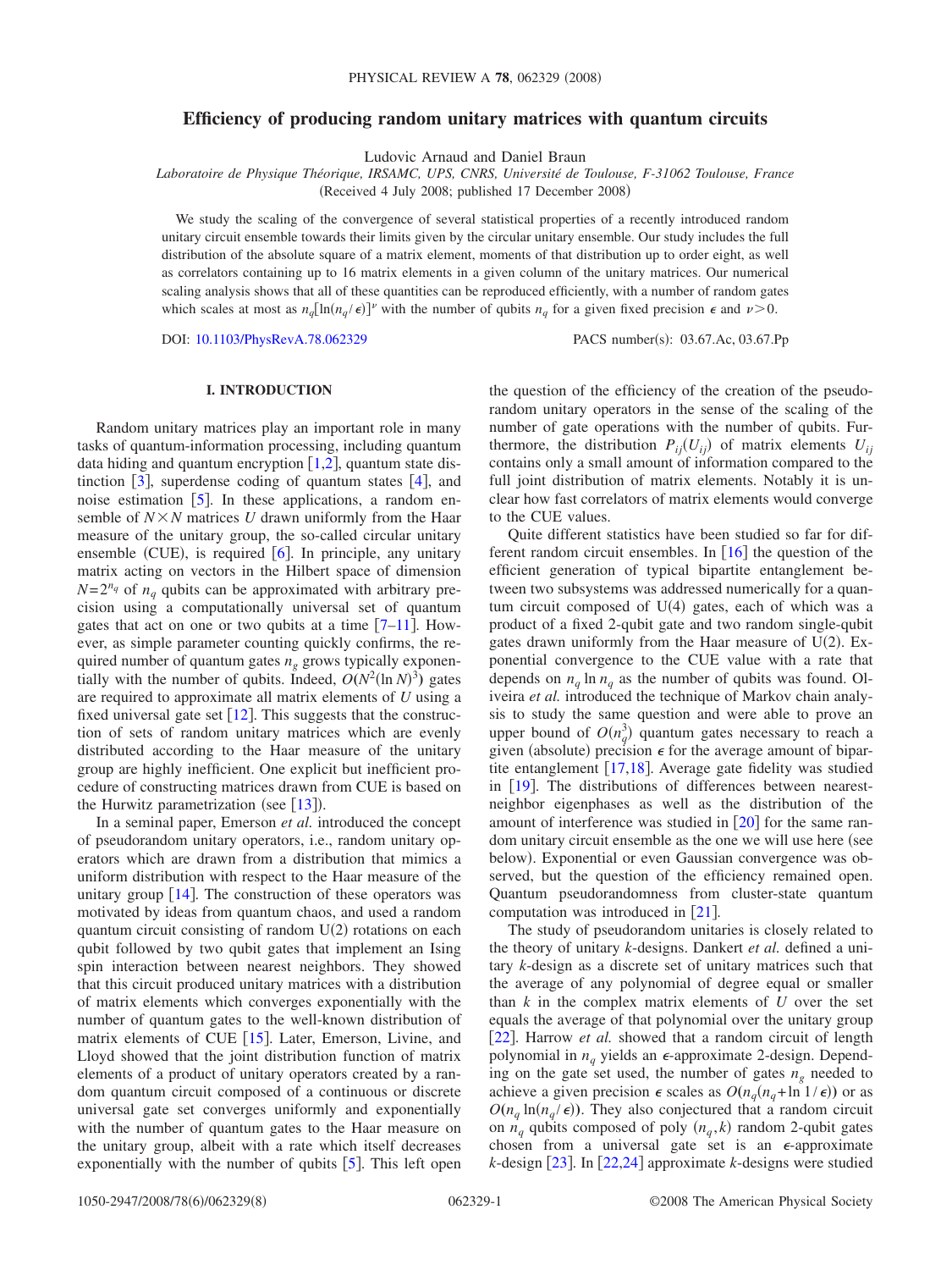in the context of twirling. Originally, unitary designs were defined for a fixed set of unitary matrices, each of which comes with the same weight (see  $\lceil 25 \rceil$  $\lceil 25 \rceil$  $\lceil 25 \rceil$  for an insightful discussion of their mathematical structure). The definition in [[23](#page-7-19)] naturally extends the concept of unitary designs to probability distributions over sets of unitary matrices, such that each random unitary matrix corresponds to a realization of the random quantum circuit, and averaging over the random circuits realizes the average over the unitary design.

The results from  $\lceil 23 \rceil$  $\lceil 23 \rceil$  $\lceil 23 \rceil$  imply that random quantum circuits can efficiently [with  $O(n_q \ln(n_q/\epsilon))$  gates] reproduce the CUE averages of  $|U_{ij}|^2$ ,  $|U_{ij}|^4$ , and  $|U_{ij}U_{kl}|^2$ . Here  $\epsilon$  was taken as bound on the completely bound norm of the differences between the matrices averaged over the circuit ensemble or over CUE. Note that CUE averages of unpaired matrix elements vanish  $[26]$  $[26]$  $[26]$ . Since entanglement fidelity and gate fidelity can be expressed as averages over polynomials of order (2,2) in  $U_{ij}$  and  $U_{kl}^*$ , this result confirms the numerical finding in  $[16]$  $[16]$  $[16]$ .

In this paper we study numerically the efficiency with which the random unitary circuit ensemble (UCE) introduced in  $\lceil 20 \rceil$  $\lceil 20 \rceil$  $\lceil 20 \rceil$  (see below for its definition) reproduces various statistical properties of the matrix elements of CUE matrices. Our study includes the full distribution of the (absolute square of) matrix elements, moments of that distribution up to order  $|U_{ij}|^{16}$ , as well as correlators containing up to 16 matrix elements of a given column of the unitary matrix. Within the range of numerically accessible sizes of the quantum circuits (up to 28 qubits for the distribution of a single matrix element, down to 15 qubits for the correlators), our results show that, surprisingly, the number of gates required to reach a given precision  $\epsilon$  for all of these quantities grows no faster than  $n_q [\ln(n_q/\epsilon)]^{\nu}$  with  $\nu > 0$ , indicating that the statistical properties of CUE which require an exponential number of quantum gates in order to be well approximated by a random quantum circuit, must be of a more sophisticated nature.

### **II. CONVERGENCE OF UCE TO CUE**

The unitary circuit ensemble (UCE) introduced in  $\lceil 20 \rceil$  $\lceil 20 \rceil$  $\lceil 20 \rceil$ consists of quantum algorithms which use two kinds of quantum gates:  $U(2)$  gates which act on single qubits, and the controlled-NOT (CNOT) gate which acts on two qubits at the time. Each algorithm is built from a random sequence of these gates, where the probability that a given gate is a 1-qubit gate is  $p_g$  and the probability that it is a 2-qubit gate is  $1-p_g$ . We set  $p_g$ =0.5 throughout this paper, as  $p_g$ =0.5 appears to lead to the most rapid convergence at least for the distribution of interference  $\lceil 20 \rceil$  $\lceil 20 \rceil$  $\lceil 20 \rceil$ . The choice of the qubit(s) on which a gate acts, is made uniformly and independently for different gates over all the qubits. Figure [1](#page-1-0) shows an example of this kind of algorithm for 3 qubits and 5 gates.

The  $U(2)$  gates are chosen uniformly with respect to the invariant Haar measure of the  $U(2)$  group. They can be parametrized with four angles  $\alpha$ ,  $\psi$ ,  $\chi$  chosen randomly and uniformly from  $[0, 2\pi[$ , and  $\varphi = \arcsin(\xi^{1/2})$  with  $\xi$  picked randomly and uniformly from  $[0,1]$ ,

<span id="page-1-0"></span>

FIG. 1. A random UCE circuit. The two different angles  $\theta$  and  $\theta$ ' mean two different random U(2) gates.

$$
U_2(\boldsymbol{\theta}) = e^{i\alpha} \begin{pmatrix} \cos\varphi \ e^{i\psi} & \sin\varphi \ e^{i\chi} \\ -\sin\varphi \ e^{-i\chi} & \cos\varphi \ e^{-i\psi} \end{pmatrix} \equiv \begin{pmatrix} c & s \\ -\overline{s} & \overline{c} \end{pmatrix}, \quad (1)
$$

where we have abbreviated  $\boldsymbol{\theta} = (\alpha, \psi, \chi, \varphi)$  [[13](#page-7-9)]. The phases  $\alpha$  only modify the global phase of the algorithm and are irrelevant for the statistical properties that we are going to study. From the results of  $\left[5,14\right]$  $\left[5,14\right]$  $\left[5,14\right]$  $\left[5,14\right]$  it is clear that in the limit of the number of gates  $n_g \rightarrow \infty$  and fixed  $n_q$ , UCE converges to CUE.

The UCE gate set might be summarized as  $\Gamma = \{ \frac{d\mu(U_2)}{4}, \ldots \}$  $U_2 \otimes 1_2$ ,  $\{\frac{d\mu(U_2)}{4}, \mathbf{1}_2 \otimes U_2\}$ ,  $\{\frac{1}{4}, U_{\text{CNOT1}, 2}\}$ ,  $\{\frac{1}{4}, U_{\text{CNOT2}, 1}\}$ , where the first number in each pair in the list is the probability that the second member of the pair will be selected in any step of the algorithm,  $\mu(U_2)$  means the Haar measure of  $U(2)$ , and  $U_{CNOT,i,j}$  is a controlled-NOT gate with control qubit *i* and target qubit *j*. It is easily checked that  $\Gamma$  is a "2-copy gapped gate set" in the terminology of  $[23]$  $[23]$  $[23]$ . This means that the operator  $G = \int_{U(4)} U \otimes U \otimes U^* \otimes U^* d\mu_{\Gamma}(U)$ , defined for a general gate set distributed continuously over U(4) with measure  $\mu_{\Gamma}(U)$ , has only two eigenvalues with absolute value equal to 1. The difference between this largest degenerate eigenvalue 1 and the next smaller eigenvalue (in terms of its absolute value) is called the spectral gap  $\Delta$ . Our gate set  $\Gamma$  has spectral gap  $\Delta \approx 0.232$  703, if the gates are represented as  $4 \times 4$  matrices. The gap is expected to decay as  $1/n_q$  if the gates are represented as matrices of size  $2^{n_q}$ , but will be finite for any finite  $n_q$  [[27](#page-7-23)].

### **A. Distribution of matrix elements**

The uniform distribution of CUE matrices of size *N* with respect to the Haar measure of the unitary group  $U(N)$  yields a specific joint probability distribution  $P(U)$  $\equiv P(U_{11}, U_{12}, \dots, U_{NN})$  of the matrix elements  $U_{ii}$  which entirely defines this ensemble. Convergence of UCE to CUE means that the joint probability distribution  $\tilde{P}(U)$  associated with UCE converges to  $P(U)$ . However, a direct numerical study of the joint distribution is impractical since the number of necessary realizations grows exponentially with the number of independent arguments of  $\tilde{P}(U)$ . More practical quantities can be obtained from the joint probability distribution by integrating out several variables. A natural quantity to consider is the distribution of matrix elements, which depends on one complex variable, and which is obtained by integrating out the other  $N^2-1$  complex parameters,

$$
P(U_{ij}) = \int \cdots \int \prod_{(k,l)\neq(i,j)} dU_{kl} P(U). \tag{2}
$$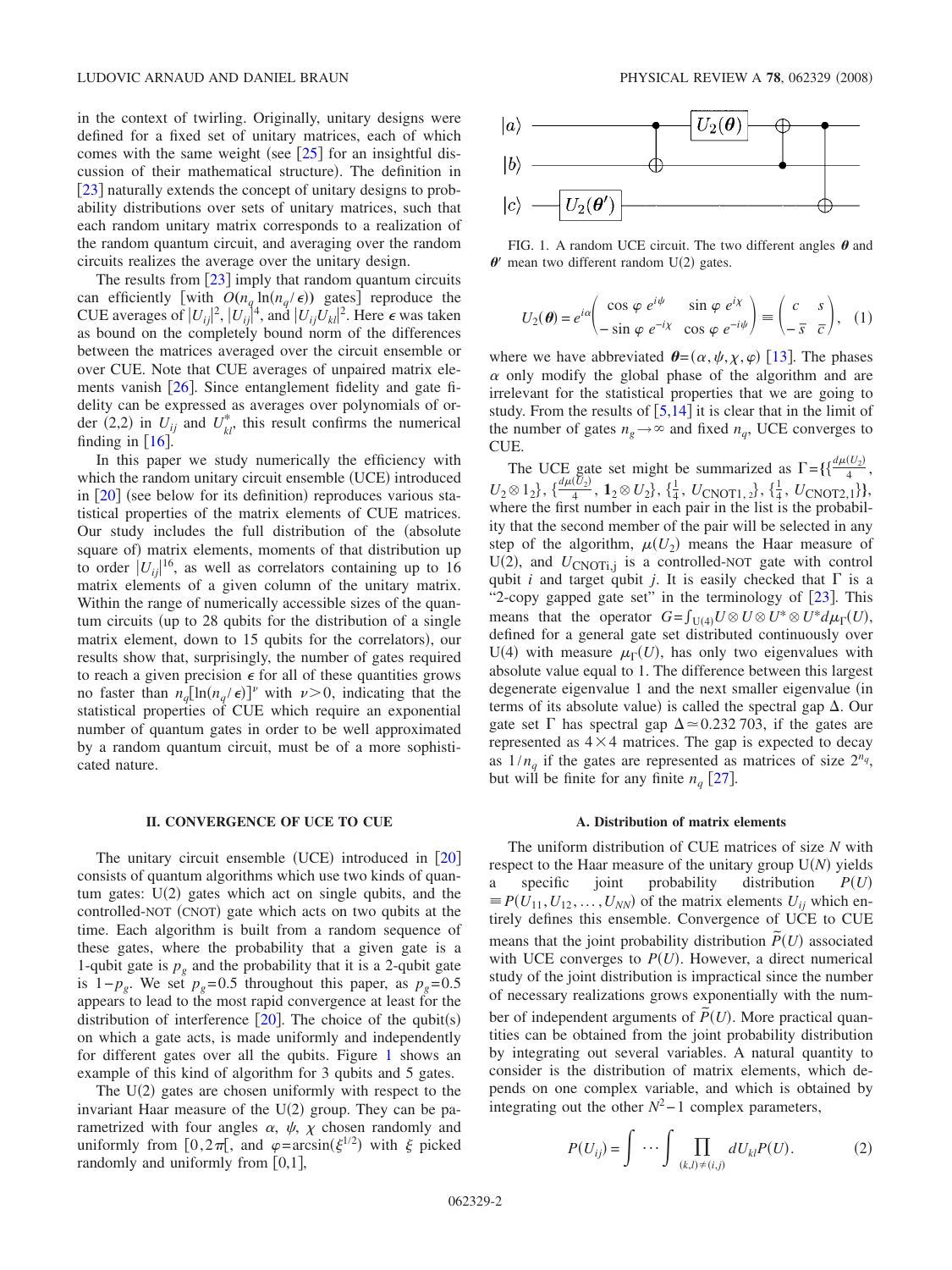<span id="page-2-0"></span>

The first quantity we study in this paper, closely related to  $P(U_{ii})$ , is the distribution of quantities defined by  $l_{ii}$  $=\ln(N|U_{ij}|^2)$ . For CUE, one shows in random matrix theory  $(RMT)$  that all  $l_{ij}$  are distributed according to the normalized distribution

$$
P(l) = \frac{(N-1)}{N} e^{l} \left( 1 - \frac{e^{l}}{N} \right)^{N-2},
$$
 (3)

independently of the choice of the index of  $l_{ii}$   $[15]$  $[15]$  $[15]$ .

For UCE, the distribution of matrix elements is not independent of the elements chosen as long as the number of gates  $n<sub>e</sub>$  is small, but becomes uniform over the matrix in the limit  $n_g \rightarrow \infty$ . For numerical efficiency, we have made two simplifications.

First, we produce and propagate only the first column of the matrix. This obviously reduces drastically the memory requirement, and moreover, the action of a CNOT gate on this vector requires only the manipulation of a subset of the matrix elements. With the binary notation of the row index *i* of a matrix element  $U_{i1}$ ,  $i=1+\sum_{\alpha=1}^{n_q}\sigma_\alpha 2^\alpha$ , a CNOT between qubits *k* (control) and *l* (target)  $\in [1, n_q]$  requires only the exchange of the  $2^{n_q-2}$  elements in positions where  $(\sigma_k=0, \sigma_l)$ = 1) with the  $2^{n_q-2}$  elements in positions where  $(\sigma_k=1, \sigma_l)$  $= 1$ ). For the U(2) gates, each element in the new column is a linear combination of two old elements, with *c*, *s*,  $-\overline{s}$ , or  $\overline{c}$  as coefficients.

Second, we define  $\tilde{P}(l)$  by averaging both over the realizations  $(\langle \cdots \rangle_R)$  and the elements in the first column  $(\langle \cdots \rangle_C)$ 

$$
\widetilde{P}(l) = \frac{1}{n_r N} \sum_{r=1}^{n_r} \sum_{i=1}^{N} \widetilde{h}(l_{i1}^{(r)}) \equiv \langle \langle \widetilde{h}(l) \rangle_C \rangle_R, \tag{4}
$$

<span id="page-2-1"></span>where  $\tilde{h}(l_{i1}^{(r)})$  is the histogram for the *i*th component in the first column of the *r*th matrix. In order to obtain good statistics, it is important to produce a large enough number of matrices  $n_r$ . However, for a given number of matrices, when one adds one qubit, the calculation time roughly doubles, because the size of the Hilbert space is doubled. For this

FIG. 2. (Color online) Convergence of  $\tilde{P}(l)$ (green continuous line) to  $P(l)$  (red dashed line) for 4 qubits with  $n<sub>g</sub> = 5$ , 10, 20, and 50 for an ensemble of  $10^4$  matrices.

reason, as long as  $n_q \le 20$ , we considered an ensemble of  $n_r = a2^{b-n_q}$  matrices (with *a* and *b* integers). In other words, when adding a qubit, the increase of the size of the Hilbert space by a factor 2 is compensated by reducing the size of the ensemble by a factor 2, without a loss of statistics. We choose  $a = 10$  and  $b = 20$  leading to a total of about  $10<sup>7</sup>$  matrix elements. Due to the correlations between the matrix elements (see below), averaging over a column is not quite as effective as averaging over realizations, and therefore the noise of the numerical data increases with growing  $n_a$ . For more than 20 qubits, numerical run time limitations forced us to fix the number of realizations to  $n_r = 10$ .

Figure [2](#page-2-0) shows, for  $n_q$ =4, the convergence of  $\tilde{P}(l)$  to  $P(l)$ with increasing  $n<sub>g</sub>$ . To quantify the scaling of the convergence with the number of qubits, we use the statistical overlap function

$$
D_P = \int_0^\infty \left[ \sqrt{\widetilde{P}(l)} - \sqrt{P(l)} \right]^2 dl = 2 \left( 1 - \int_0^\infty \sqrt{\widetilde{P}(l) P(l)} dl \right) \le 2
$$

which represents a distance between the square roots of the UCE and CUE distributions. This distance goes to zero as UCE converges toward CUE for  $n_g \rightarrow \infty$ . Using the square roots rather than the distributions themselves is motivated by the fact that  $D<sub>p</sub>$  is bounded from above by the value 2, which simplifies the scaling analysis. Figure [3](#page-3-0) shows the behavior of  $D_p$  as a function of  $n_g$  for  $n_g = 2, 3, ..., 28$ . As expected, this quantity decays rapidly when the number of gates  $n_g$ grows, but the decay slows down with increasing  $n<sub>q</sub>$ . Since our numerical calculations use a finite number of realizations,  $\tilde{P}(l)$  fluctuates about  $P(l)$ . The distance  $D_P$  can therefore never vanish exactly, and we observe that it saturates for large  $n_g$  at a finite level  $d_{\text{min}}$  which depends on  $n_g$ . The level of saturation can be reduced by increasing  $n_r$ . When  $D_p$  saturates, our ensemble becomes indistinguishable from CUE within the precision of the numerics. We have fitted  $D<sub>p</sub>$  for each value of  $n_q$  and we observed that when  $n_q$  is small  $(n_q \le 12)$ , *D<sub>P</sub>* is well fitted by 2*e*<sup>−*an<sub>q</sub>* whereas for larger val-</sup>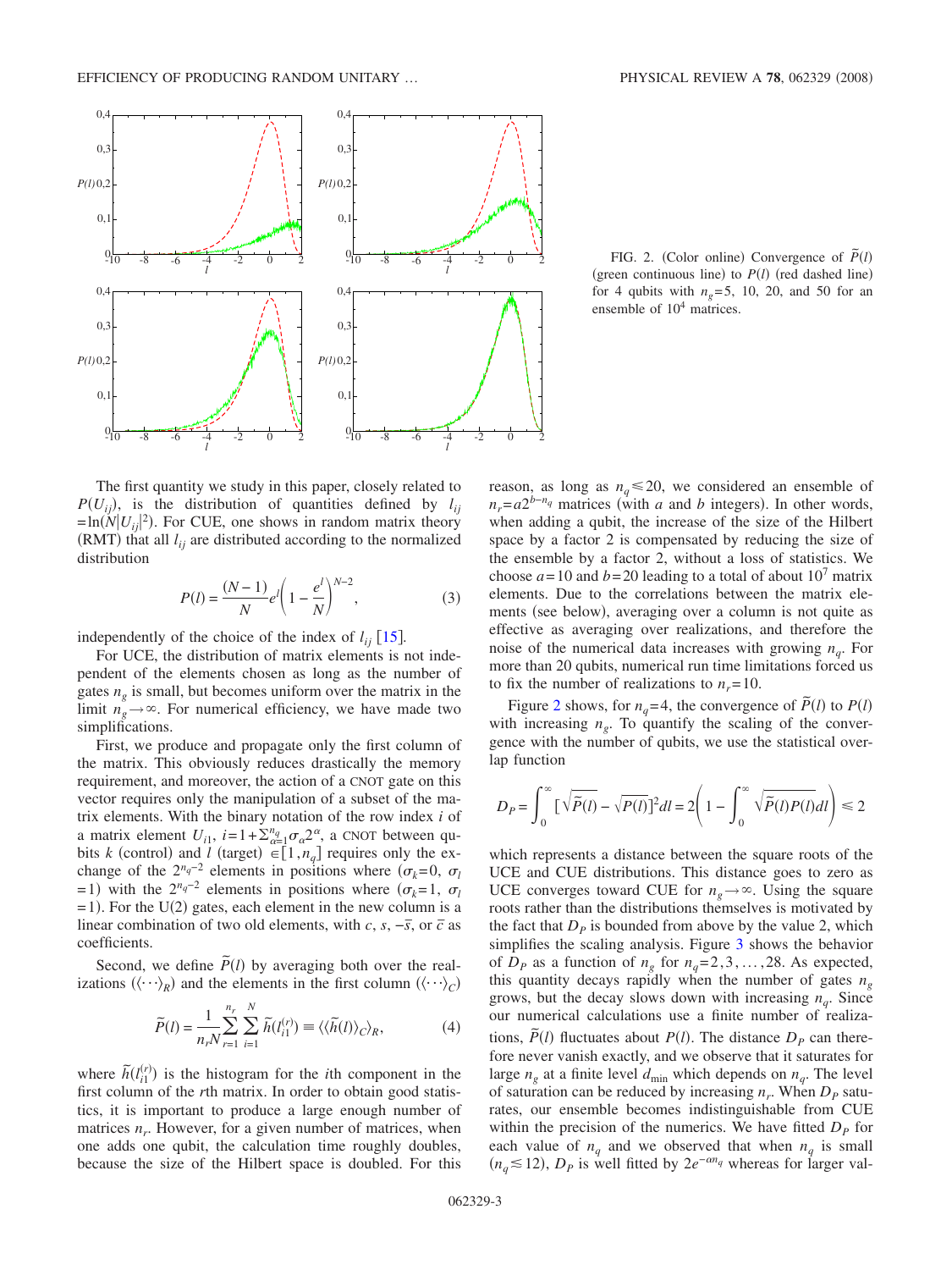<span id="page-3-0"></span>

FIG. 3. The distance  $D_P(n_g)$  between the distributions  $P(l)$  and  $\tilde{P}(l)$  as function of the number of gates  $n_g$  for  $n_g$ = 2, 3, ..., 28 qubits (from left-hand to right-hand sides).

ues of  $n_a$ ,  $D_p$  has a pronounced quadratic component in its exponent  $(D_P \simeq 2e^{-\alpha n_q - \beta n_q^2})$ . The change in the functional dependence of  $D_p$  on  $n_q$  makes it difficult to determine the scaling of the rate of convergence with  $n_q$ . We have therefore preferred to base our analysis on the number of gates *n*\* needed to achieve a fixed small value  $\epsilon$  of  $D_p$  for a given number of qubits. Figure [4](#page-3-1) shows the behavior of  $n^*$  as function of  $n_q$  for six different values of  $\epsilon$  [ln( $\epsilon$ ) between –5 and 0. We have fitted  $n^*(n_q)$  with three different 2-parameters functions.

$$
f_1 = a_1 n_q + b_1,\tag{5}
$$

$$
f_2 = a_2 n_q \ln(n_q/\epsilon) + b_2,\tag{6}
$$

$$
f_3 = a_3 n_q [n_q + \ln(1/\epsilon)] + b_3.
$$
 (7)

When fitting to  $f_i$  ( $i=1,2,3$ ), we permit a different value of  $a_i$  and  $b_i$  for different values of  $\epsilon$ , and later study the  $\epsilon$ -dependence of  $a_i$  and  $b_i$ . The linear function  $f_1$  is an obvious choice given the appearance of the numerical data. The functions  $f_2$  and  $f_3$  are motivated by the results in  $[23]$  $[23]$  $[23]$  on 2-designs. These authors defined the convergence of unitary *k*-designs by the action on a test density matrix  $\rho$  of dimension  $k2^{n_q}$ . As measure of distance, they consider the completely bounded ("diamond") norm of the difference between the state  $G_W(\rho) = \sum_i p_i U_i^{\otimes k} \rho(U_i^{\dagger})^{\otimes k}$  propagated by the *k*-design and  $\mathcal{G}_H(\rho) = \int_U U^{\otimes k} \rho(U^{\dagger})^{\otimes k}$  resulting from the propagator averaged over the unitary group. The gate set  $\Gamma = \{\{p_i, U_i\}\}\$ of unitary matrices  $U_i$  together with their probabilities  $p_i$  need to form a 2-copy gapped gate set. They show that a random quantum circuit of length  $n<sub>g</sub>$  drawn from a 2-copy gapped gate set is an  $\epsilon$ -approximate unitary 2-design if  $n_{g}$  $\geq C\{n_q[n_q+\ln(1/\epsilon)]\}$  with some positive constant *C* which may depend on the gate set. In the special case of a gate set drawn uniformly from  $U(4)$ , which has maximum spectral gap  $\Delta = 1$  (i.e.,  $\mathcal{G}_W$  is a projector), it was found that an  $\epsilon$ -approximate unitary 2-design is already reached for  $n_{\varphi}$  $\geq C n_a \ln(n_a/\epsilon).$ 

As mentioned, our gate set  $\Gamma$  is indeed 2-copy gapped, with spectral gap  $\Delta \approx 0.232$  $\Delta \approx 0.232$  $\Delta \approx 0.232$  703, and the results of [23] do therefore apply to the convergence of UCE to CUE. While one should be cautious in directly comparing these results, which constitute an upper bound, and are based on the propagation of a trial state and the use of the diamond norm with our results which use  $D_p$  as a measure of distance, it seems plausible that the convergence of the distribution of matrix elements of the propagator should be related to the convergence of a propagated test state (see also  $[24]$  $[24]$  $[24]$ , where an efficient quantum algorithm for twirling was introduced). Based on the above cited results of  $\lceil 23 \rceil$  $\lceil 23 \rceil$  $\lceil 23 \rceil$  the function  $f_3$ would therefore be the most natural candidate for a fit of  $n^*(n_a)$ . However, it turns out that the function  $f_2$ , even though relevant *a priori* for spectral gap  $\Delta = 1$ , fits our numerical data much better, i.e., in what concerns the distribution of matrix elements, UCE converges to CUE much more rapidly than expected from the upper bound on  $n<sub>g</sub>$  mentioned. Note that a similar result was found very recently in  $\left[28\right]$  $\left[28\right]$  $\left[28\right]$ .

The quality of the fits is measured by  $\chi^2$ , the sum of squares of deviations (see Fig. [4](#page-3-1)). We see that the simple

<span id="page-3-1"></span>

FIG. 4. (Color online) The number of gates  $n^*$ needed to achieve  $D_P \leq \epsilon$  for ln( $\epsilon$ )=0, -1, -2,  $-3$ ,  $-4$  and  $-5$   $(*, +, \triangle, \diamond, \square, \circ)$ , respectively) and  $n_a = 2, \ldots, 28$ . Straight lines are fits to the functions  $f_1$ ,  $f_2$ , and  $f_3$  [(a), (b), and (c) plot, respectively]. The plot (d) shows  $\chi^2$  for these fits  $[f_1 (\bigcirc), f_2 (\Box), \text{ and } f_3 (\Diamond)].$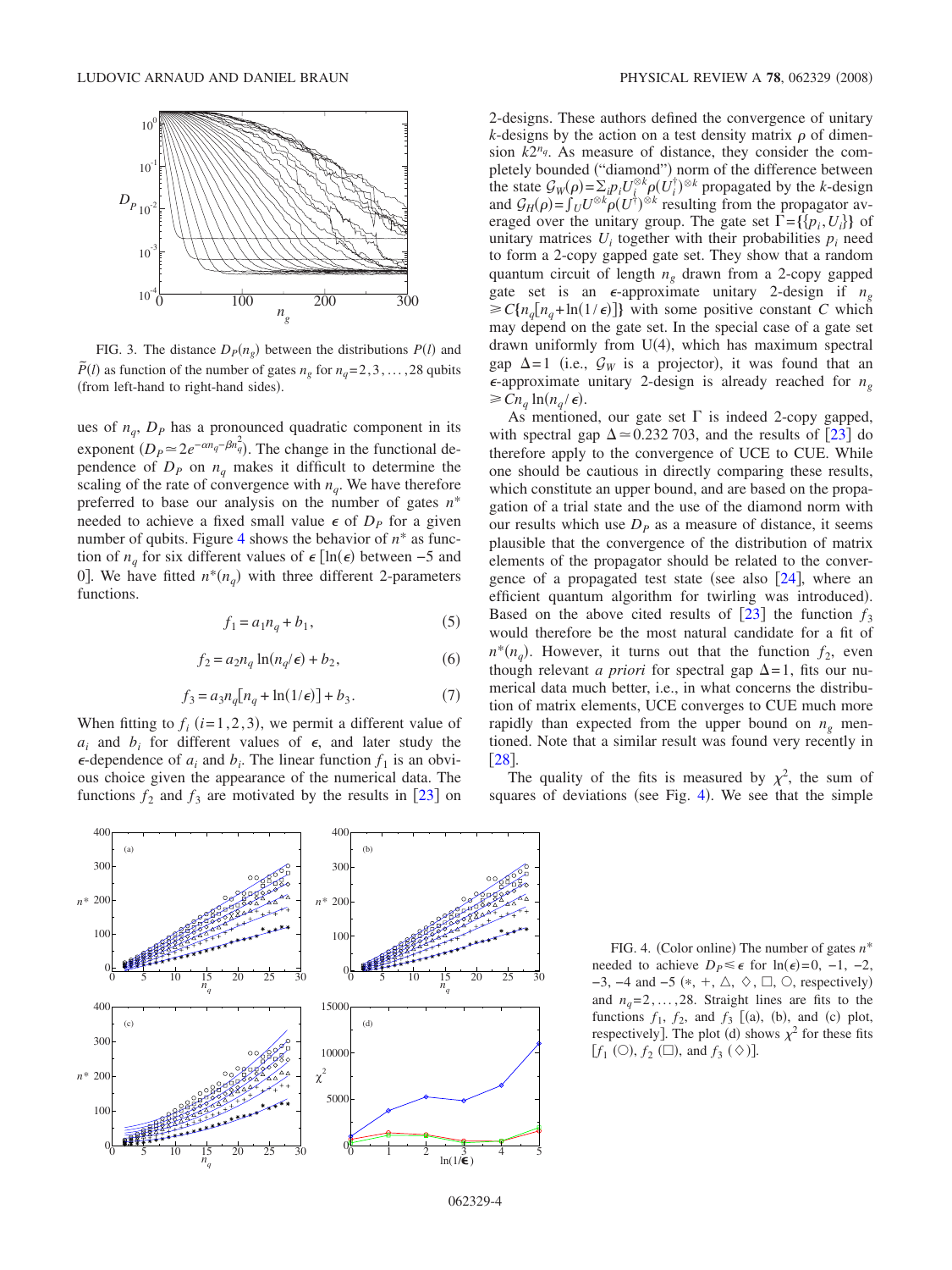<span id="page-4-0"></span>

FIG. 5. (Color online) The coefficients  $a_1$  (red circles) and  $a_2$ (green squares) as a function of  $\ln(1/\epsilon)$ .

linear behavior  $f_1$  fits better than the quadratic form despite a slight upwards curvature of the curves  $n^*(n_q)$ . That curvature is well captured by the  $n_q \ln n_q$  behavior of  $f_2$ , whereas the quadratic behavior of  $f_3$  fits much worse. The function  $f_2$ gives in addition the correct  $\epsilon$ -dependence for a constant coefficient  $a_2 \approx 0.2$  (see Fig. [5](#page-4-0)).

A clear distinction between  $f_1$  and  $f_2$  is not possible based on the numerical data, as both fit very well in the limited range of  $n_a$  available. Similarly we cannot exclude from the numerical data a  $n_q [\ln(n_q/\epsilon)]^{\nu}$  behavior with  $\nu > 0$ . Nevertheless, our numerical results clearly indicate that, concerning the distribution of matrix elements, CUE can be efficiently simulated by UCE, in the sense that the number of gates used to achieve a given level of accuracy  $\epsilon$  grows only like  $n_q \ln(n_q/\epsilon)$  (or possibly like  $n_q[\ln(n_q/\epsilon)]^{\nu}$ ,  $\nu > 0$ ) with the number of qubits, and in any case more slowly than  $n_q^2$ . This is rather surprising, as  $\tilde{P}(l)$  contains information about all moments, and one is therefore led to the conclusion that no moment of appreciable weight in the reconstruction of the distribution should need more than  $O(n_q[\ln(n_q/\epsilon)]^{\nu})$  gates before coming within distance  $\epsilon$  relative to the CUE value. In order to confirm this hypothesis, we have studied several *k*th moments directly.

### **B. Moments of the distribution of matrix elements**

The *k*th moment  $\mu_k$  of the distribution of matrix elements is defined as  $\mu_k = \langle y^k \rangle = N^k \langle |U_{ij}|^{2k} \rangle$ . Invariant integration [[26](#page-7-22)] leads for CUE to

<span id="page-4-1"></span>

FIG. 6.  $D_{\mu_2}(n_g)$  for a number of qubits  $n_q$  varying between 2 and 18 (from left-hand to right-hand sides).

$$
\mu_k = \frac{k!N^k(N-1)!}{(N+k-1)!},\tag{8}
$$

which tends to *k*! for  $N \rightarrow \infty$  and *k* fixed. For UCE we average again over both random realizations and elements in the first column of  $U$ , analogously to  $(4)$  $(4)$  $(4)$ , and define the  $k$ th moment as

$$
\widetilde{\mu}_k = \frac{1}{n_r} \sum_{r=1}^{n_r} \frac{1}{N} \sum_{i=1}^N (y_{i1}^{(r)})^k = \langle \langle y^k \rangle_C \rangle_R,\tag{9}
$$

<span id="page-4-3"></span>where  $y_{i1}^{(r)}$  is equal to  $N|U(l_{i1}^{(r)})|^2$  for the *i*th component in the first column of the *r*th matrix. As a measure of the deviation from the CUE result we use the relative deviations

$$
D_{\mu_k} = \frac{|\widetilde{\mu_k} - \mu_k|}{\mu_k}.
$$

We have calculated  $D_{\mu_k}$  for  $k=2, 4$ , and 8. For the latter two cases, we used  $n_r = 10^{5k}$  for  $n_q = 2, ..., 14$  and  $n_r = 5 \times 10^4$  for 15 qubits. Figure [6](#page-4-1) shows the behavior of  $D_{\mu_2}(n_g)$  for  $n_q$ = 2, ..., 18. The curves for  $D_{\mu_4}$  and  $D_{\mu_8}$  look very similar, with the exception of a higher saturation level, and are not shown.

In Fig. [7](#page-4-2) we plot the number *n*\* needed to achieve a fixed small value  $D_{\mu_k} < \epsilon$  for all three moments studied, *k* = 2, 4, 8, and for different values of  $\ln(\epsilon)$ , together with fits to

<span id="page-4-2"></span>

FIG. 7. (Color online) The number of gates  $n^*$  needed to achieve  $D_{\mu_k} \leq \epsilon$  as a function of the number of qubits together with fits to the function  $f_1$ . Plots (a), (b), and (c) correspond to  $k=2,4,8$ , respectively. The different symbols in a plot  $(\triangle, \diamondsuit, \square, \triangle)$  represent different values of  $\epsilon$ , with ln( $\epsilon$ )=0.5, -1.5, -2.5, and -3.5 for  $k=2$ , ln( $\epsilon$ )=−1, -2, -3 and -4 for  $k=4$ , and ln( $\epsilon$ )=1, 0, -1, and -2, respectively, for  $k = 8$ .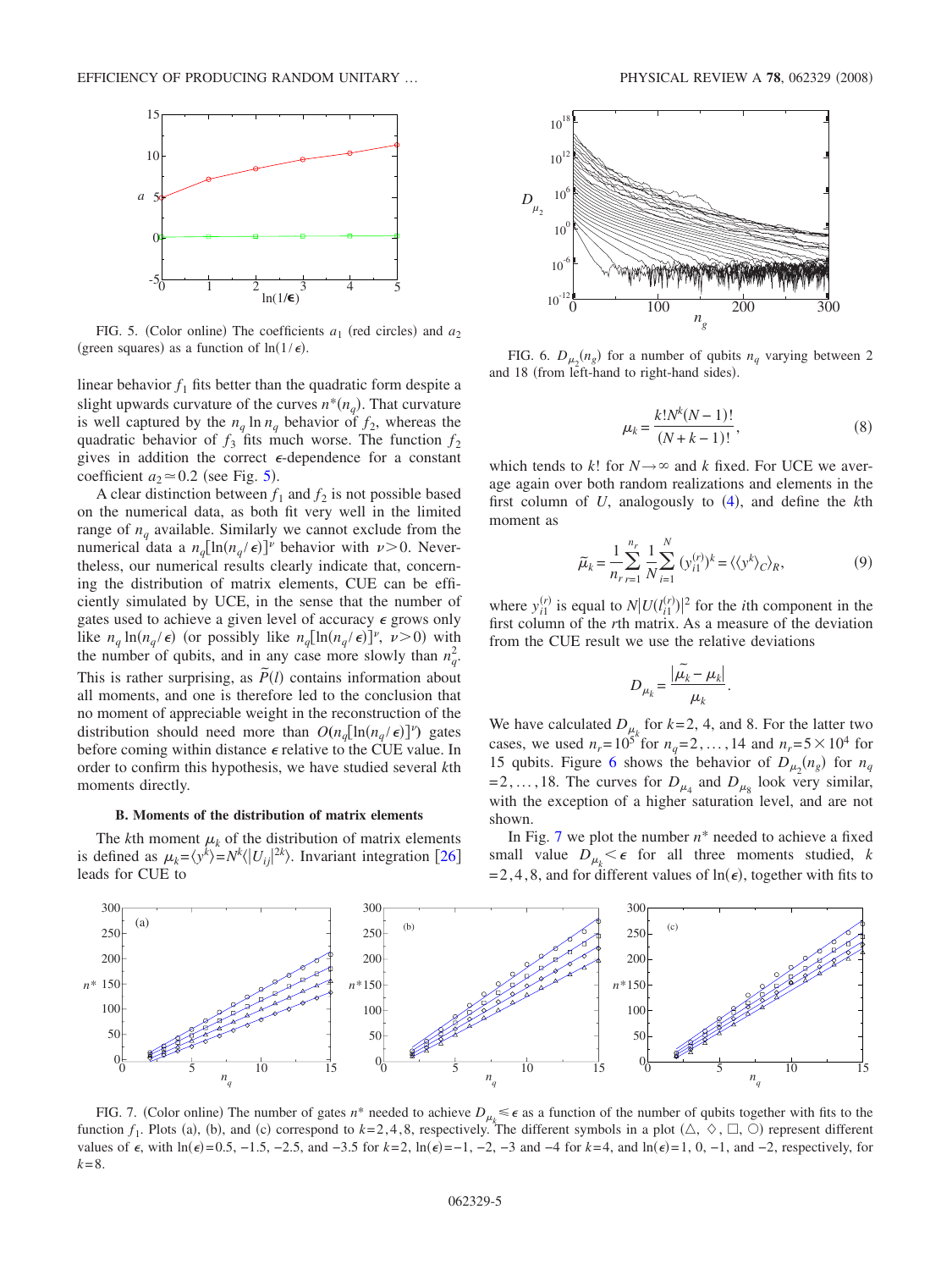<span id="page-5-0"></span>

FIG. 8. (Color online) The coefficients  $a_1$  (blue full lines) and  $a_2$ (red dashed lines) for the convergence of  $D_{\mu_2}$  (circles),  $D_{\mu_4}$ (squares), and  $D_{\mu_s}$  (diamonds) as a function of the available values of  $ln(1/\epsilon)$ .

the function  $f_1$  introduced above. The similarity between the three curves is striking. The figure demonstrates that  $n^*(n_q)$ is very well described by a linear behavior for all *k*, and that furthermore even the slopes of that linear behavior are very similar for all moments.

We have also fitted the data to  $f_2$ , but our range of  $n_q$  is too small to decide which of the two functions  $f_1$  and  $f_2$ describes the scaling with  $n_q$  better. In fact, the numerical data  $n^*(n_q)$  for  $D_{\mu_4}$  and  $D_{\mu_8}$  show a slight negative curvature, which makes  $f_2$  nominally fit worse than  $f_1$ . However, we believe that the slight negative curvature is a numerical artifact explained below, and second,  $f_2$  also represents the dependence on  $\epsilon$  very well. This is shown in Fig. [8,](#page-5-0) where we have collected the coefficients  $a_1$  and  $a_2$  for all moments considered. Figure [8](#page-5-0) shows that the  $\epsilon$  dependence is correctly captured by the function  $n_q \ln(n_q / \epsilon)$ :  $a_2$  becomes basically independent of  $\epsilon$  for small enough  $\epsilon$ . The prefactors  $a_2$  of all moments considered converge to practically the same value once  $\epsilon$  is small enough, underlining once more the very similar convergence behavior of the three moments with *k* =2,4,8  $[a_2]$  takes on the values  $a_2 \approx 2.44$  for  $k=2$ ,  $a_2$  $\approx$  3.175 for *k*=4, and  $a_2 \approx$  3.80 for *k*=8 at ln(1/ $\epsilon$ )=2, but the differences between the values of  $a_2$  appear to diminish further for decreasing  $\epsilon$ .

The apparent slight sublinear behavior of  $n^*(n_q)$  for  $D_{\mu_4}$ and  $D_{\mu_{8}}$  finds its explanation in the fact that the saturation levels of our numerical data for  $D_{\mu_4}$  and  $D_{\mu_8}$  are higher than for  $D_{\mu_2}$  and  $D_{P}$ , such that the possible values we can choose for  $\epsilon$  are closer to saturation than in  $D_{\mu_2}$ . This slightly overestimates  $n^*(n_q)$ , but less so for large  $n_q$ , where the approach to saturation is slower, such that the curve  $n^*(n_q)$  appears to curve downwards.

One might wonder if the slight negative curvature may not result from averaging over the column of the matrix. Indeed, while in CUE all matrix elements are equivalent in the sense that  $\langle |U_{ij}|^{2k} \rangle$  is independent of *i*, *j*, and additionally averaging over a column would therefore give exactly the same result, this is not the case in a UCE circuit of given finite length  $n<sub>o</sub>$ . For example, after one gate, the first element  $U_{11}$  (where the index 1 signifies the state  $|0 \cdot \cdot \cdot 0 \rangle$  in the computational basis) is never affected by a CNOT, whereas others are. One effect of the convergence of UCE to CUE is that these inhomogeneities decay. One might suspect that averaging over the first column effectively reduces the inhomogeneities and could therefore provide a mechanism of accelerated convergence compared to a moment that has not been averaged over a column of  $U$ . As the sample size (in the sense of the number of elements in a column used to average) increases exponentially with  $n_a$ , small differences in the  $\langle U_{ij} |^{2k} \rangle$  are rapidly averaged out, and this might suggest a more rapid convergence than for a single matrix element. Moreover, the effect is expected to become more pronounced for higher moments, which amplify small initial differences.

To test this hypothesis we calculated for restricted sample sizes ( $n_q \le 10$  and  $n_r = 10^4$ ) the fourth and eighth moments  $\mu'_4$ and  $\mu'_{8}$  for a fixed matrix element (we chose  $U_{11}$  and  $U_{31}$ ), defined as in  $(9)$  $(9)$  $(9)$  but without averaging over the first column. For larger values of  $n_q$ , a calculation that does not use averaging over a column is unfortunately beyond our numerical capacities. The corresponding signals  $D'_{\mu_4}$  and  $D'_{\mu_8}$  for the element  $U_{11}$  start off at a larger value than  $D_{\mu_4}$  and  $D_{\mu_8}$ , and decay more rapidly, until the latter are reached. However, this happens at rather small values of  $n_g$ , whereas for larger  $n_g$ , the two curves  $D'_{\mu_k}$  and  $D_{\mu_k}$  for the same *k* are basically indistinguishable within the precision of the data. Thus, averaging over a column does not significantly change  $n^*(n_q)$ .

On the other hand, we verified that also in  $D_{\mu_2}$  and in  $D_p$ a slight negative curvature of  $n^*(n_q)$  can be produced by pushing  $\epsilon$  close to the saturation level. Furthermore, the quality of the fits to  $f_1$  and  $f_2$  deteriorates for decreasing  $\epsilon$ . From a physical perspective a sublinear behavior seems impossible, as it would mean that the global state of a large enough quantum circuit equilibrates before even every qubit is touched by a quantum gate. All of these elements confirm the explanation of the slight negative curvature as numerical artifact as discussed above.

The main messages from Figs.  $7$  and  $8$  is that  $(1)$  all moments considered converge at basically the same rates;  $(2)$ the number of gates needed to achieve a given precision increases in good approximation linearly with the number of qubits, and (3) the additional  $\epsilon$  dependence is well accounted for by a  $n_q \ln(n_q/\epsilon)$  behavior of  $n^*(n_q)$ .

### **C. Correlations between matrix elements**

Even in CUE, different matrix elements are not independently distributed (in contrast to CUE's Hermitian cousin GUE). One obvious reason for the correlations is the orthonormalization of columns and lines of a unitary matrix. We define correlations between  $k$  different  $y_{ij}$  for a same column *j* as  $c_k = \langle \prod_{i=1}^k y_{ij} \rangle = N^k \langle \prod_{i=1}^k |U_{ij}|^2 \rangle$ , where the average is over the considered ensemble. In the CUE case, one finds through invariant integration  $[26]$  $[26]$  $[26]$ 

$$
c_k = \frac{N^k(N-1)!}{(N+k-1)!},
$$
\n(10)

which differs from  $\mu_k$  by a factor  $\frac{1}{k!}$ . Thus, for small *k*, the correlations are important, and comparable to the moments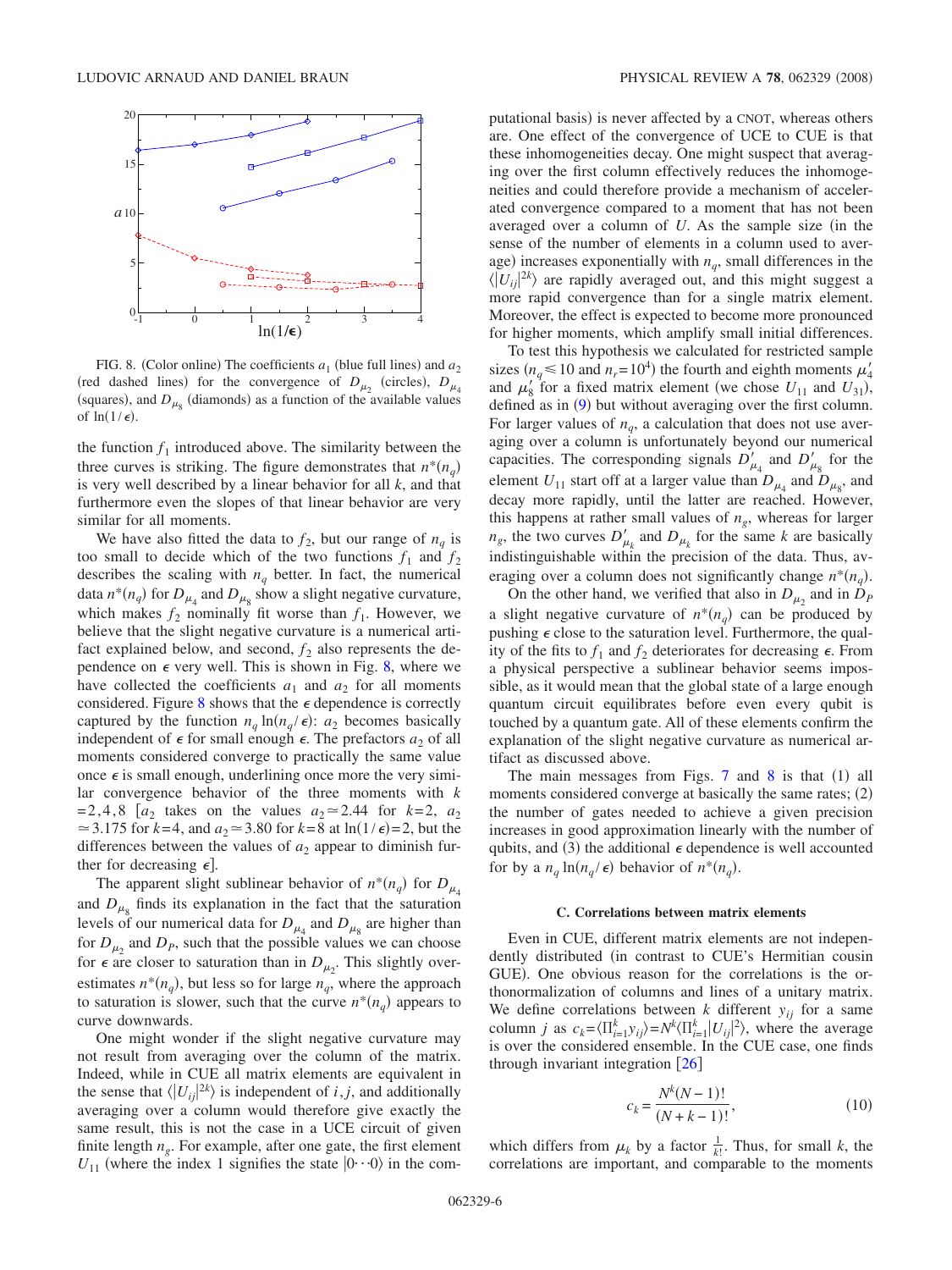<span id="page-6-0"></span>

FIG. 9. (Color online) The number of gates  $n^*$  needed to achieve convergence of the correlators  $c_k$ ,  $D_{c_k} \leq \epsilon$  for  $k=2,4,8$  together with fits to the functions  $f_1$  [plots (a), (b), and (c), respectively]. For  $k=2$ ,  $\ln(\epsilon)=-1$ ,  $-2$ ,  $-3$ , and  $-4$   $(\triangle, \Diamond, \Box, \Diamond)$ ; for  $k=4$ ,  $\ln(\epsilon)=0$ ,  $-1$ ,  $-2$ , and  $-3$  ( $\triangle$ ,  $\heartsuit$ ,  $\Box$ ,  $\bigcirc$ ); and for  $k=8$ , ln( $\epsilon$ )=1, 0, and  $-1$  ( $\Diamond$ ,  $\Box$ ,  $\bigcirc$ , respectively).

of the same order. For UCE we again average over the column, but include each element in at most one product in order not to create additional artificial correlations between the products,

$$
\tilde{c}_{k} = \frac{1}{n_{r} \left(\frac{N}{k}\right)} \sum_{r=1}^{n_{r}} \sum_{i=1}^{N/k} \prod_{j=1}^{k} y_{(ki-k+j)1}^{(r)}.
$$
\n(11)

Here,  $(x)$  means the integer part of  $x$ . We measure the distance to CUE through the relative deviations of  $\tilde{c_k}$  from the CUE values

$$
D_{c_k} = \frac{|\widetilde{c_k} - c_k|}{c_k}.
$$
\n(12)

Figure [9](#page-6-0) shows results for the evolution of  $n^*(n_q)$  in the cases  $k=2$ ,  $k=4$ , and  $k=8$ , as well as fits to  $f_1$ . The behavior is predominantly linear, and very similar for all correlators considered. The numerical data can also be fitted very well to  $f_2$ , and again it is difficult within the limited range of  $n_q$ values available to us to clearly distinguish between one or the other. The function  $f_2$  fits in general somewhat worse (plot not shown) than  $f_1$ , but this is due to the same numerical artifact of slight negative curvatures of  $n^*(n_q)$  discussed above. Nevertheless, from Fig. [10](#page-6-1) which shows the fitted coefficients  $a_1$  and  $a_2$  for all three correlators, it is clear that the  $\epsilon$  dependence is correctly described by  $n_q \ln(n_q/\epsilon)$ , and that the prefactor  $a_2$  is largely independent of the order of the correlator for sufficiently small  $\epsilon$ .

Moreover, comparing Figs. [10](#page-6-1) and [8,](#page-5-0) we see that the correlations  $c_k$  converge basically with the same rates as the moments of the same order,  $\mu_k$ —a result to be expected from the theory of *k*-designs  $\lceil 22,23 \rceil$  $\lceil 22,23 \rceil$  $\lceil 22,23 \rceil$  $\lceil 22,23 \rceil$ . In fact, an alternative definition of a unitary *k*-design is that any polynomial in the complex matrix elements of degree  $(m, l)$  with  $m, l \leq k$  has the same average over the unitary design as over the full unitary group  $[22]$  $[22]$  $[22]$ .

## **III. CONCLUSION**

We have studied the convergence of the distribution of matrix elements, moments of that distribution up to  $\langle |U_{ik}|^{16} \rangle$ ,

as well as correlations between matrix elements with up to 16 factors  $|U_{ik}|$  within the same column, for random quantum algorithms drawn from the unitary circuit ensemble (UCE) to their counterparts in CUE. Simulating quantum circuits with up to 28 qubits (for the distribution of matrix elements), and up to  $18$  (15) qubits for the moments (correlations), we have shown that all of these quantities can be efficiently reproduced with a precision  $\epsilon$  using quantum circuits from UCE containing a number of gates that scales at most as *n*\*  $\leq C n_q [\ln(n_q/\epsilon)]^{\nu}$  with the number of qubits  $n_q$ , where *C* and  $\nu$  are positive constants. Such fast convergence comes somewhat as a surprise, as for general 2-copy gapped gate sets with a gap  $1 > \Delta > 0$  a quadratic upper bound,  $n^* \leq C n_q [n_q]$  $+\ln(1/\epsilon)$ , has been shown [[23](#page-7-19)] (UCE has spectral gap  $\Delta$  $\approx$  0.232 703). While our numerical results are restricted to moments and correlators of order  $k \leq 16$ , it has been conjectured that all moments can be reproduced efficiently with a number of gates that scales at most as  $poly(n_a, k)$  [[23](#page-7-19)]. The obvious question arises then how the convergence of the full joint-probability distribution to the CUE counterpart can be inefficient, as the latter can presumably be reconstructed from a sufficiently large number of moments and correlators? Several answers seem possible: The number of moments and correlators needed increases exponentially with the number

<span id="page-6-1"></span>

FIG. 10. (Color online) The coefficients  $a_1$  (blue full lines) and  $a_2$  (red dashed lines) for the convergence of  $D_{c_2}$  (circles),  $D_{c_4}$ (squares), and  $D_{c<sub>0</sub>}$  (diamonds) as a function of the available values of  $ln(1/\epsilon)$ .